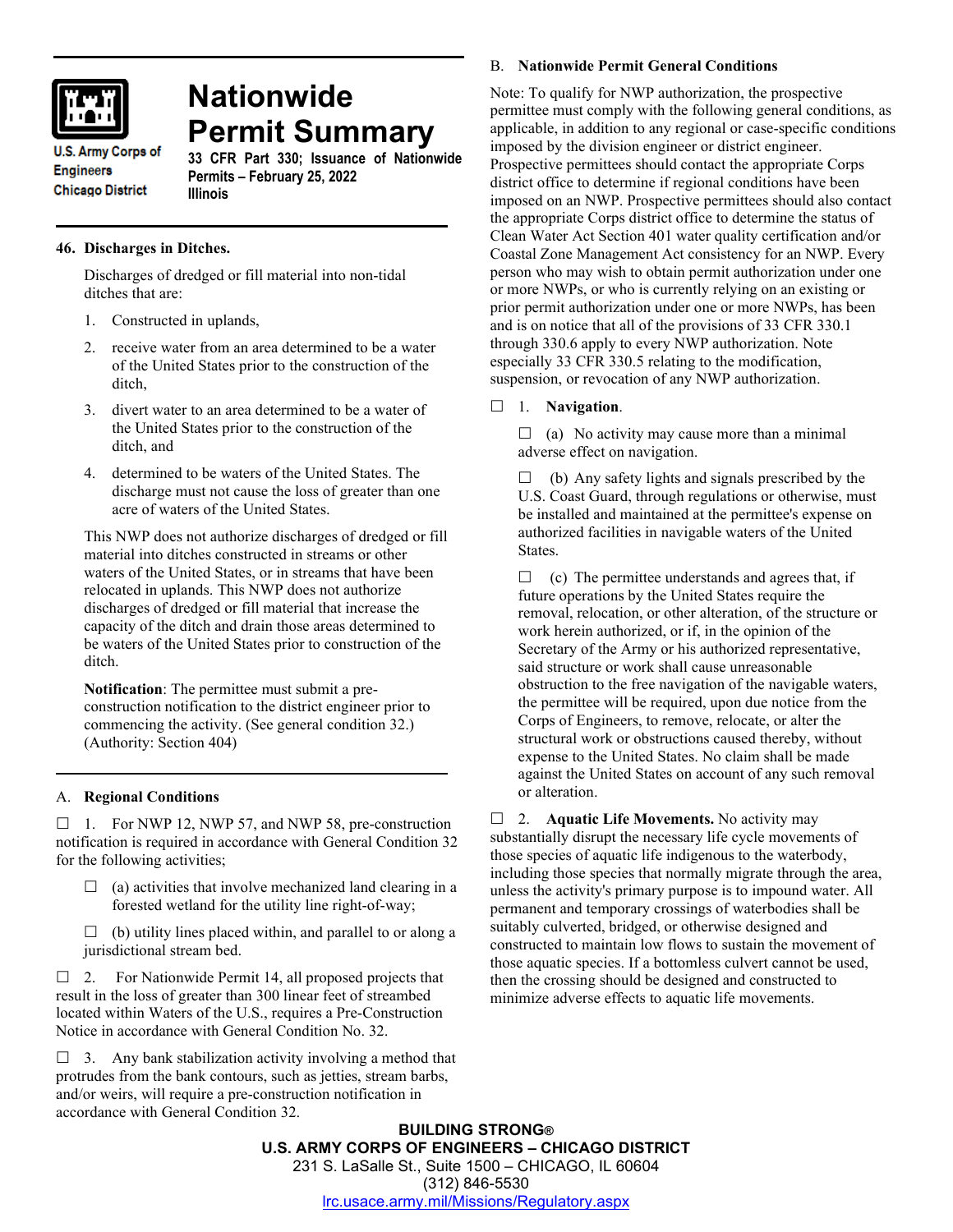#### Nationwide Permit 46 Summary – Chicago District Illinois **Page 2** Page 2

 3. **Spawning Areas**. Activities in spawning areas during spawning seasons must be avoided to the maximum extent practicable. Activities that result in the physical destruction (e.g., through excavation, fill, or downstream smothering by substantial turbidity) of an important spawning area are not authorized.

 4. **Migratory Bird Breeding Areas.** Activities in waters of the United States that serve as breeding areas for migratory birds must be avoided to the maximum extent practicable.

 5. **Shellfish Beds**. No activity may occur in areas of concentrated shellfish populations, unless the activity is directly related to a shellfish harvesting activity authorized by NWPs 4 and 48, or is a shellfish seeding or habitat restoration activity authorized by NWP 27.

 6. **Suitable Material**. No activity may use unsuitable material (e.g., trash, debris, car bodies, asphalt, etc.). Material used for construction or discharged must be free from toxic pollutants in toxic amounts (see section 307 of the Clean Water Act).

 7. **Water Supply Intakes**. No activity may occur in the proximity of a public water supply intake, except where the activity is for the repair or improvement of public water supply intake structures or adjacent bank stabilization.

 8. **Adverse Effects from Impoundments**. If the activity creates an impoundment of water, adverse effects to the aquatic system due to accelerating the passage of water, and/or restricting its flow must be minimized to the maximum extent practicable.

 9. **Management of Water Flows**. To the maximum extent practicable, the pre-construction course, condition, capacity, and location of open waters must be maintained for each activity, including stream channelization, storm water management activities, and temporary and permanent road crossings, except as provided below. The activity must be constructed to withstand expected high flows. The activity must not restrict or impede the passage of normal or high flows, unless the primary purpose of the activity is to impound water or manage high flows. The activity may alter the pre-construction course, condition, capacity, and location of open waters if it benefits the aquatic environment (e.g., stream restoration or relocation activities).

 10. **Fills Within 100-Year Floodplains**. The activity must comply with applicable FEMA-approved state or local floodplain management requirements.

□ 11. **Equipment**. Heavy equipment working in wetlands or mudflats must be placed on mats, or other measures must be taken to minimize soil disturbance.

 12. **Soil Erosion and Sediment Controls**. Appropriate soil erosion and sediment controls must be used and maintained in effective operating condition during construction, and all exposed soil and other fills, as well as any work below the ordinary high water mark or high tide line, must be permanently stabilized at the earliest practicable date. Permittees are encouraged to perform work within waters of the United States during periods of low-flow or no-flow, or during low tides.

 13. **Removal of Temporary Fills**. Temporary structures must be removed, to the maximum extent practicable, after their use has been discontinued. Temporary fills must be removed in

their entirety and the affected areas returned to pre-construction elevations. The affected areas must be revegetated, as appropriate.

 14. **Proper Maintenance**. Any authorized structure or fill shall be properly maintained, including maintenance to ensure public safety and compliance with applicable NWP general conditions, as well as any activity-specific conditions added by the district engineer to an NWP authorization.

 15. **Single and Complete Project**. The activity must be a single and complete project. The same NWP cannot be used more than once for the same single and complete project.

## 16. **Wild and Scenic Rivers**.

 $\Box$  (a) No NWP activity may occur in a component of the National Wild and Scenic River System, or in a river officially designated by Congress as a "study river" for possible inclusion in the system while the river is in an official study status, unless the appropriate Federal agency with direct management responsibility for such river, has determined in writing that the proposed activity will not adversely affect the Wild and Scenic River designation or study status.

 $\Box$  (b) If a proposed NWP activity will occur in a component of the National Wild and Scenic River System, or in a river officially designated by Congress as a "study river" for possible inclusion in the system while the river is in an official study status, the permittee must submit a preconstruction notification (see general condition 32). The district engineer will coordinate the PCN with the Federal agency with direct management responsibility for that river. Permittees shall not begin the NWP activity until notified by the district engineer that the Federal agency with direct management responsibility for that river has determined in writing that the proposed NWP activity will not adversely affect the Wild and Scenic River designation or study status.

 $\Box$  (c) Information on Wild and Scenic Rivers may be obtained from the appropriate Federal land management agency responsible for the designated Wild and Scenic River or study river (e.g., National Park Service, U.S. Forest Service, Bureau of Land Management, U.S. Fish and Wildlife Service). Information on these rivers is also available at: http://www.rivers.gov/.

 17. **Tribal Rights**. No activity or its operation may impair reserved tribal rights, including, but not limited to, reserved water rights and treaty fishing and hunting rights.

#### 18. **Endangered Species**.

 $\Box$  (a) No activity is authorized under any NWP which is likely to directly or indirectly jeopardize the continued existence of a threatened or endangered species or a species proposed for such designation, as identified under the Federal Endangered Species Act (ESA), or which will directly or indirectly destroy or adversely modify the critical habitat of such species. No activity is authorized under any NWP which "may affect" a listed species or critical habitat, unless ESA section 7 consultation addressing the consequences of the proposed activity on listed species or critical habitat has been completed. See 50 CFR 402.02 for the definition of "effects of the action"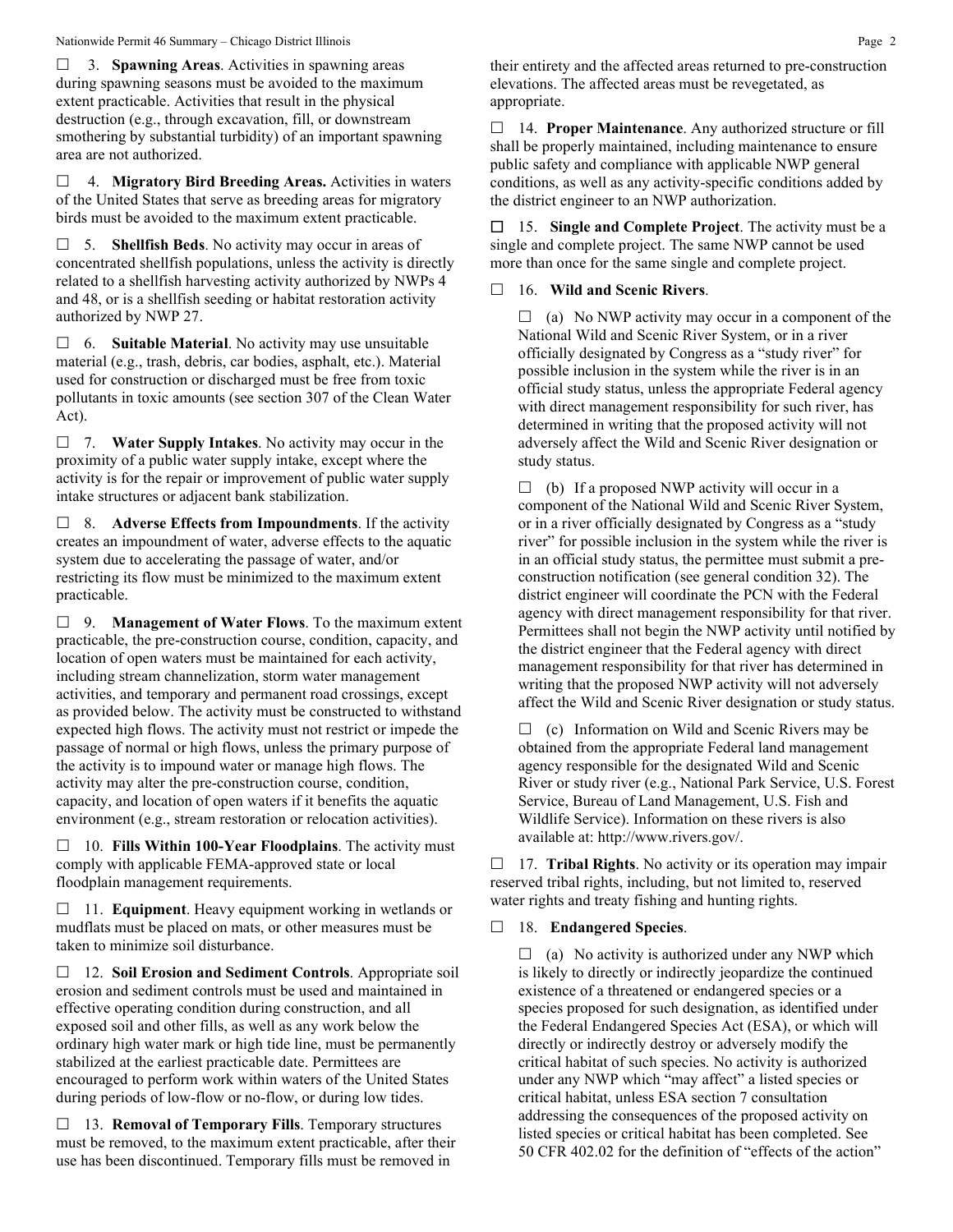for the purposes of ESA section 7 consultation, as well as 50 CFR 402.17, which provides further explanation under ESA section 7 regarding "activities that are reasonably certain to occur" and "consequences caused by the proposed action."

 $\Box$  (b) Federal agencies should follow their own procedures for complying with the requirements of the ESA (see 33 CFR 330.4 $(f)(1)$ ). If pre-construction notification is required for the proposed activity, the Federal permittee must provide the district engineer with the appropriate documentation to demonstrate compliance with those requirements. The district engineer will verify that the appropriate documentation has been submitted. If the appropriate documentation has not been submitted, additional ESA section 7 consultation may be necessary for the activity and the respective federal agency would be responsible for fulfilling its obligation under section 7 of the ESA.

 $\Box$  (c) Non-federal permittees must submit a preconstruction notification to the district engineer if any listed species (or species proposed for listing) or designated critical habitat (or critical habitat proposed such designation) might be affected or is in the vicinity of the activity, or if the activity is located in designated critical habitat or critical habitat proposed for such designation, and shall not begin work on the activity until notified by the district engineer that the requirements of the ESA have been satisfied and that the activity is authorized. For activities that might affect Federally-listed endangered or threatened species (or species proposed for listing) or designated critical habitat (or critical habitat proposed for such designation), the pre-construction notification must include the name(s) of the endangered or threatened species (or species proposed for listing) that might be affected by the proposed activity or that utilize the designated critical habitat (or critical habitat proposed for such designation) that might be affected by the proposed activity. The district engineer will determine whether the proposed activity "may affect" or will have "no effect" to listed species and designated critical habitat and will notify the non-Federal applicant of the Corps' determination within 45 days of receipt of a complete preconstruction notification. For activities where the non-Federal applicant has identified listed species (or species proposed for listing) or designated critical habitat (or critical habitat proposed for such designation) that might be affected or is in the vicinity of the activity, and has so notified the Corps, the applicant shall not begin work until the Corps has provided notification that the proposed activity will have "no effect" on listed species (or species proposed for listing or designated critical habitat (or critical habitat proposed for such designation), or until ESA section 7 consultation or conference has been completed. If the non-Federal applicant has not heard back from the Corps within 45 days, the applicant must still wait for notification from the Corps.

 $\Box$  (d) As a result of formal or informal consultation with the FWS or NMFS the district engineer may add species-specific permit conditions to the NWPs.

 $\Box$  (e) Authorization of an activity by an NWP does not authorize the "take" of a threatened or endangered species as defined under the ESA. In the absence of separate authorization (e.g., an ESA Section 10 Permit, a Biological Opinion with "incidental take" provisions, etc.) from the FWS or the NMFS, the Endangered Species Act prohibits any person subject to the jurisdiction of the United States to take a listed species, where "take" means to harass, harm, pursue, hunt, shoot, wound, kill, trap, capture, or collect, or to attempt to engage in any such conduct. The word "harm" in the definition of "take" means an act which actually kills or injures wildlife. Such an act may include significant habitat modification or degradation where it actually kills or injures wildlife by significantly impairing essential behavioral patterns, including breeding, feeding or sheltering.

 $\Box$  (f) If the non-federal permittee has a valid ESA section  $10(a)(1)(B)$  incidental take permit with an approved Habitat Conservation Plan for a project or a group of projects that includes the proposed NWP activity, the non-federal applicant should provide a copy of that ESA section  $10(a)(1)(B)$  permit with the PCN required by paragraph (c) of this general condition. The district engineer will coordinate with the agency that issued the ESA section  $10(a)(1)(B)$  permit to determine whether the proposed NWP activity and the associated incidental take were considered in the internal ESA section 7 consultation conducted for the ESA section  $10(a)(1)(B)$  permit. If that coordination results in concurrence from the agency that the proposed NWP activity and the associated incidental take were considered in the internal ESA section 7 consultation for the ESA section  $10(a)(1)(B)$  permit, the district engineer does not need to conduct a separate ESA section 7 consultation for the proposed NWP activity. The district engineer will notify the non-federal applicant within 45 days of receipt of a complete pre-construction notification whether the ESA section  $10(a)(1)(B)$  permit covers the proposed NWP activity or whether additional ESA section 7 consultation is required.

 $\Box$  (g) Information on the location of threatened and endangered species and their critical habitat can be obtained directly from the offices of the FWS and NMFS or their world wide web pages at http://www.fws.gov/ or http://www.fws.gov/ipac and

http://www.nmfs.noaa.gov/pr/species/esa/ respectively.

 19. **Migratory Birds and Bald and Golden Eagles**. The permittee is responsible for ensuring that an action authorized by NWP complies with the Migratory Bird Treaty Act and the Bald and Golden Eagle Protection Act. The permittee is responsible for contacting the appropriate local office of the U.S. Fish and Wildlife Service to determine what measures, if any, are necessary or appropriate to reduce adverse effects to migratory birds or eagles, including whether "incidental take" permits are necessary and available under the Migratory Bird Treaty Act or Bald and Golden Eagle Protection Act for a particular activity.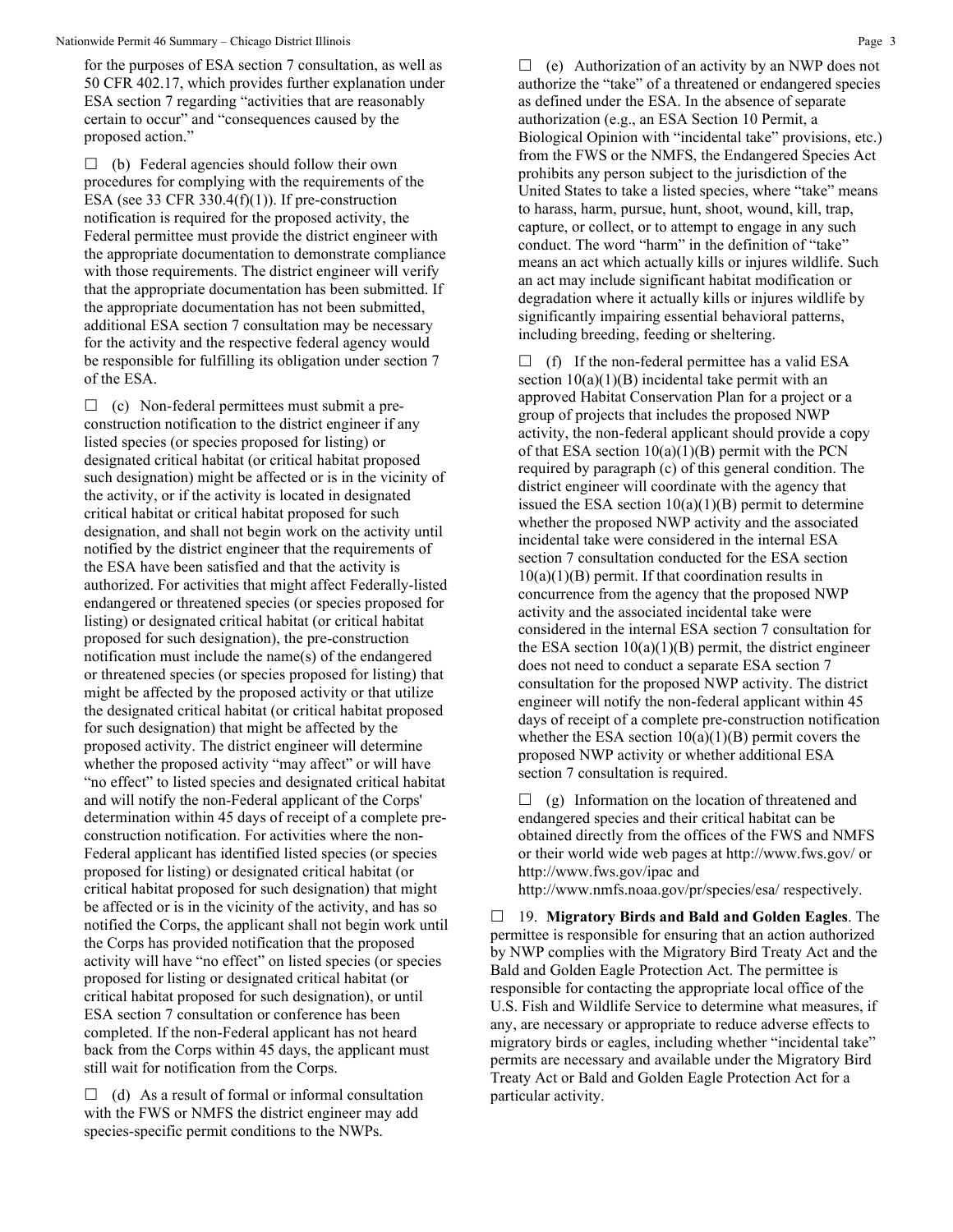#### 20. **Historic Properties**.

 $\Box$  (a) No activity is authorized under any NWP which may have the potential to cause effects to properties listed, or eligible for listing, in the National Register of Historic Places until the requirements of Section 106 of the National Historic Preservation Act (NHPA) have been satisfied.

 $\Box$  (b) Federal permittees should follow their own procedures for complying with the requirements of section 106 of the National Historic Preservation Act (see 33 CFR 330.4(g)(1)). If pre-construction notification is required for the proposed NWP activity, the Federal permittee must provide the district engineer with the appropriate documentation to demonstrate compliance with those requirements. The district engineer will verify that the appropriate documentation has been submitted. If the appropriate documentation is not submitted, then additional consultation under section 106 may be necessary. The respective federal agency is responsible for fulfilling its obligation to comply with section 106.

 $\Box$  (c) Non-federal permittees must submit a preconstruction notification to the district engineer if the NWP activity might have the potential to cause effects to any historic properties listed on, determined to be eligible for listing on, or potentially eligible for listing on the National Register of Historic Places, including previously unidentified properties. For such activities, the preconstruction notification must state which historic properties might have the potential to be affected by the proposed NWP activity or include a vicinity map indicating the location of the historic properties or the potential for the presence of historic properties. Assistance regarding information on the location of, or potential for, the presence of historic properties can be sought from the State Historic Preservation Officer, Tribal Historic Preservation Officer, or designated tribal representative, as appropriate, and the National Register of Historic Places (see 33 CFR 330.4(g)). When reviewing pre-construction notifications, district engineers will comply with the current procedures for addressing the requirements of section 106 of the National Historic Preservation Act. The district engineer shall make a reasonable and good faith effort to carry out appropriate identification efforts commensurate with potential impacts, which may include background research, consultation, oral history interviews, sample field investigation, and/or field survey. Based on the information submitted in the PCN and these identification efforts, the district engineer shall determine whether the proposed NWP activity has the potential to cause effects on the historic properties. Section 106 consultation is not required when the district engineer determines that the activity does not have the potential to cause effects on historic properties (see 36 CFR 800.3(a)). Section 106 consultation is required when the district engineer determines that the activity has the potential to cause effects on historic properties. The district engineer will conduct consultation with consulting parties identified under 36 CFR 800.2(c) when he or she makes any of the following effect determinations for the purposes of

section 106 of the NHPA: No historic properties affected, no adverse effect, or adverse effect.

 $\Box$  (d) Where the non-Federal applicant has identified historic properties on which the proposed NWP activity might have the potential to cause effects and has so notified the Corps, the non-Federal applicant shall not begin the activity until notified by the district engineer either that the activity has no potential to cause effects to historic properties or that NHPA section 106 consultation has been completed. For non-federal permittees, the district engineer will notify the prospective permittee within 45 days of receipt of a complete pre-construction notification whether NHPA section 106 consultation is required. If NHPA section 106 consultation is required, the district engineer will notify the non-Federal applicant that he or she cannot begin the activity until section 106 consultation is completed. If the non-Federal applicant has not heard back from the Corps within 45 days, the applicant must still wait for notification from the Corps.

 $\Box$  (e) Prospective permittees should be aware that section 110k of the NHPA (54 U.S.C. 306113) prevents the Corps from granting a permit or other assistance to an applicant who, with intent to avoid the requirements of section 106 of the NHPA, has intentionally significantly adversely affected a historic property to which the permit would relate, or having legal power to prevent it, allowed such significant adverse effect to occur, unless the Corps, after consultation with the Advisory Council on Historic Preservation (ACHP), determines that circumstances justify granting such assistance despite the adverse effect created or permitted by the applicant. If circumstances justify granting the assistance, the Corps is required to notify the ACHP and provide documentation specifying the circumstances, the degree of damage to the integrity of any historic properties affected, and proposed mitigation. This documentation must include any views obtained from the applicant, SHPO/THPO, appropriate Indian tribes if the undertaking occurs on or affects historic properties on tribal lands or affects properties of interest to those tribes, and other parties known to have a legitimate interest in the impacts to the permitted activity on historic properties.

 21. **Discovery of Previously Unknown Remains and Artifacts**. Permittees that discover any previously unknown historic, cultural or archeological remains and artifacts while accomplishing the activity authorized by NWP, they must immediately notify the district engineer of what they have found, and to the maximum extent practicable, avoid construction activities that may affect the remains and artifacts until the required coordination has been completed. The district engineer will initiate the Federal, Tribal, and state coordination required to determine if the items or remains warrant a recovery effort or if the site is eligible for listing in the National Register of Historic Places.

 **22. Designated Critical Resource Waters**. Critical resource waters include, NOAA-managed marine sanctuaries and marine monuments, and National Estuarine Research Reserves. The district engineer may designate, after notice and opportunity for public comment, additional waters officially designated by a state as having particular environmental or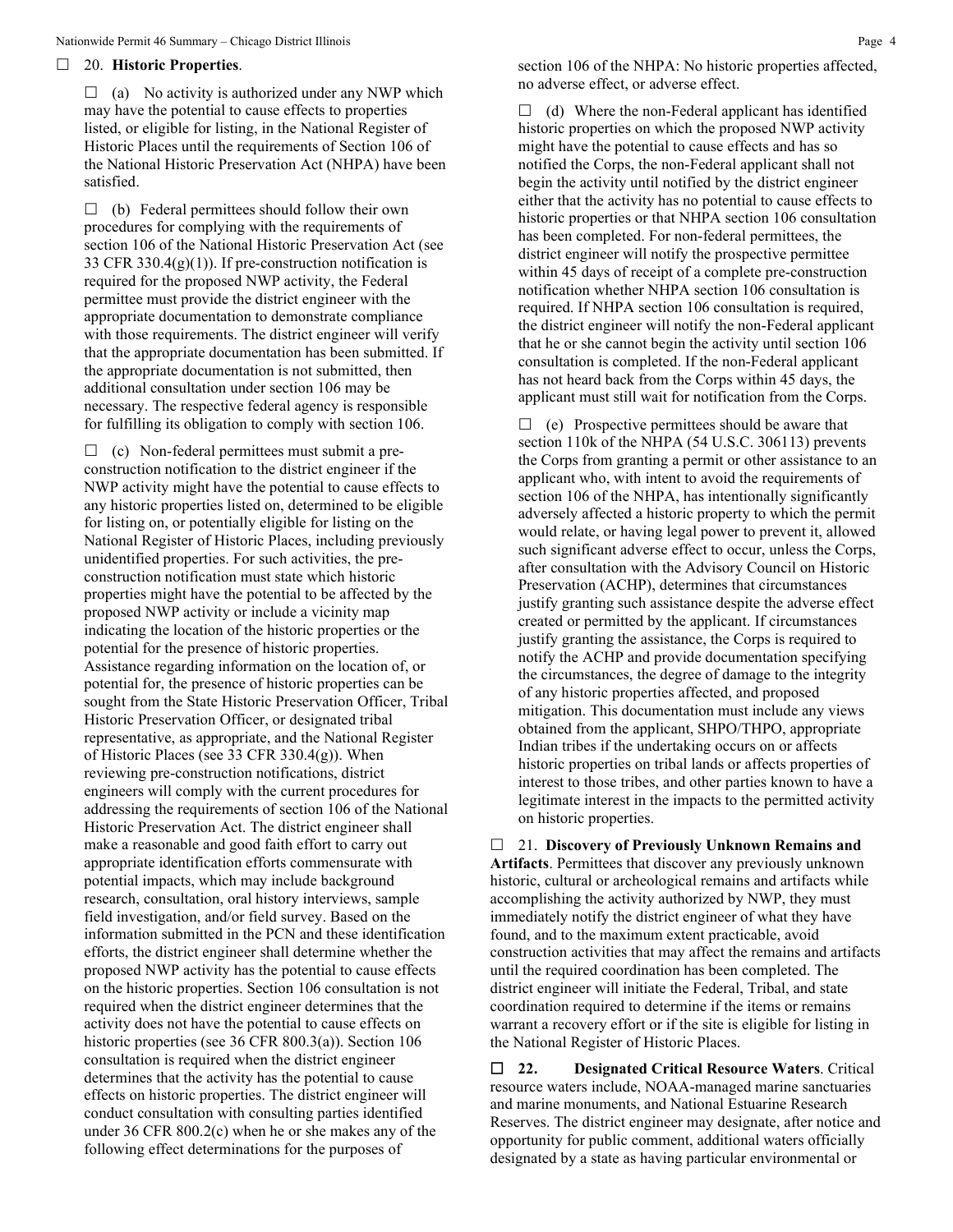#### Nationwide Permit 46 Summary – Chicago District Illinois Page 5

ecological significance, such as outstanding national resource waters or state natural heritage sites. The district engineer may also designate additional critical resource waters after notice and opportunity for public comment.

 $\Box$  (a) Discharges of dredged or fill material into waters of the United States are not authorized by NWPs 7, 12, 14, 16, 17, 21, 29, 31, 35, 39, 40, 42, 43, 44, 49, 50, 51, 52, 57, and 58 for any activity within, or directly affecting, critical resource waters, including wetlands adjacent to such waters.

 $\Box$  (b) For NWPs 3, 8, 10, 13, 15, 18, 19, 22, 23, 25, 27, 28, 30, 33, 34, 36, 37, 38, and 54, notification is required in accordance with general condition 32, for any activity proposed by permittees in the designated critical resource waters including wetlands adjacent to those waters. The district engineer may authorize activities under these NWPs only after she or he determines that the impacts to the critical resource waters will be no more than minimal.

 **23. Mitigation**. The district engineer will consider the following factors when determining appropriate and practicable mitigation necessary to ensure that the individual and cumulative adverse environmental effects are no more than minimal:

 $\Box$  (a) The activity must be designed and constructed to avoid and minimize adverse effects, both temporary and permanent, to waters of the United States to the maximum extent practicable at the project site (i.e., on site).

 $\Box$  (b) Mitigation in all its forms (avoiding, minimizing, rectifying, reducing, or compensating for resource losses) will be required to the extent necessary to ensure that the individual and cumulative adverse environmental effects are no more than minimal.

 $\Box$  (c) Compensatory mitigation at a minimum one-forone ratio will be required for all wetland losses that exceed 1/10-acre and require pre-construction notification, unless the district engineer determines in writing that either some other form of mitigation would be more environmentally appropriate or the adverse environmental effects of the proposed activity are no more than minimal, and provides an activity-specific waiver of this requirement. For wetland losses of 1/10 acre or less that require pre-construction notification, the district engineer may determine on a case-by-case basis that compensatory mitigation is required to ensure that the activity results in only minimal adverse environmental effects.

 $\Box$  (d) Compensatory mitigation at a minimum one-forone ratio will be required for all losses of stream bed that exceed 3/100-acre and require pre-construction notification, unless the district engineer determines in writing that either some other form of mitigation would be more environmentally appropriate or the adverse environmental effects of the proposed activity are no more than minimal, and provides an activity-specific waiver of this requirement. This compensatory mitigation requirement may be satisfied through the restoration or enhancement of riparian areas next to streams in accordance with paragraph (e) of this general condition.

For losses of stream bed of 3/100-acre or less that require pre-construction notification, the district engineer may determine on a case-by-case basis that compensatory mitigation is required to ensure that the activity results in only minimal adverse environmental effects. Compensatory mitigation for losses of streams should be provided, if practicable, through stream rehabilitation, enhancement, or preservation, since streams are difficultto-replace resources (see  $33$  CFR  $332.3(e)(3)$ ).

 $\Box$  (e) Compensatory mitigation plans for NWP activities in or near streams or other open waters will normally include a requirement for the restoration or enhancement, maintenance, and legal protection (e.g., conservation easements) of riparian areas next to open waters. In some cases, the restoration or maintenance/protection of riparian areas may be the only compensatory mitigation required. If restoring riparian areas involves planting vegetation, only native species should be planted. The width of the required riparian area will address documented water quality or aquatic habitat loss concerns. Normally, the riparian area will be 25 to 50 feet wide on each side of the stream, but the district engineer may require slightly wider riparian areas to address documented water quality or habitat loss concerns. If it is not possible to restore or maintain/protect a riparian area on both sides of a stream, or if the waterbody is a lake or coastal waters, then restoring or maintaining/protecting a riparian area along a single bank or shoreline may be sufficient.

Where both wetlands and open waters exist on the project site, the district engineer will determine the appropriate compensatory mitigation (e.g., riparian areas and/or wetlands compensation) based on what is best for the aquatic environment on a watershed basis. In cases where riparian areas are determined to be the most appropriate form of minimization or compensatory mitigation, the district engineer may waive or reduce the requirement to provide wetland compensatory mitigation for wetland losses.

 $\Box$  (f) Compensatory mitigation projects provided to offset losses of aquatic resources must comply with the applicable provisions of 33 CFR part 332.

 $\Box$  (1) The prospective permittee is responsible for proposing an appropriate compensatory mitigation option if compensatory mitigation is necessary to ensure that the activity results in no more than minimal adverse environmental effects. For the NWPs, the preferred mechanism for providing compensatory mitigation is mitigation bank credits or in-lieu fee program credits (see 33 CFR 332.3(b)(2) and (3)). However, if an appropriate number and type of mitigation bank or in-lieu credits are not available at the time the PCN is submitted to the district engineer, the district engineer may approve the use of permittee-responsible mitigation.

 $\Box$  (2) The amount of compensatory mitigation required by the district engineer must be sufficient to ensure that the authorized activity results in no more than minimal individual and cumulative adverse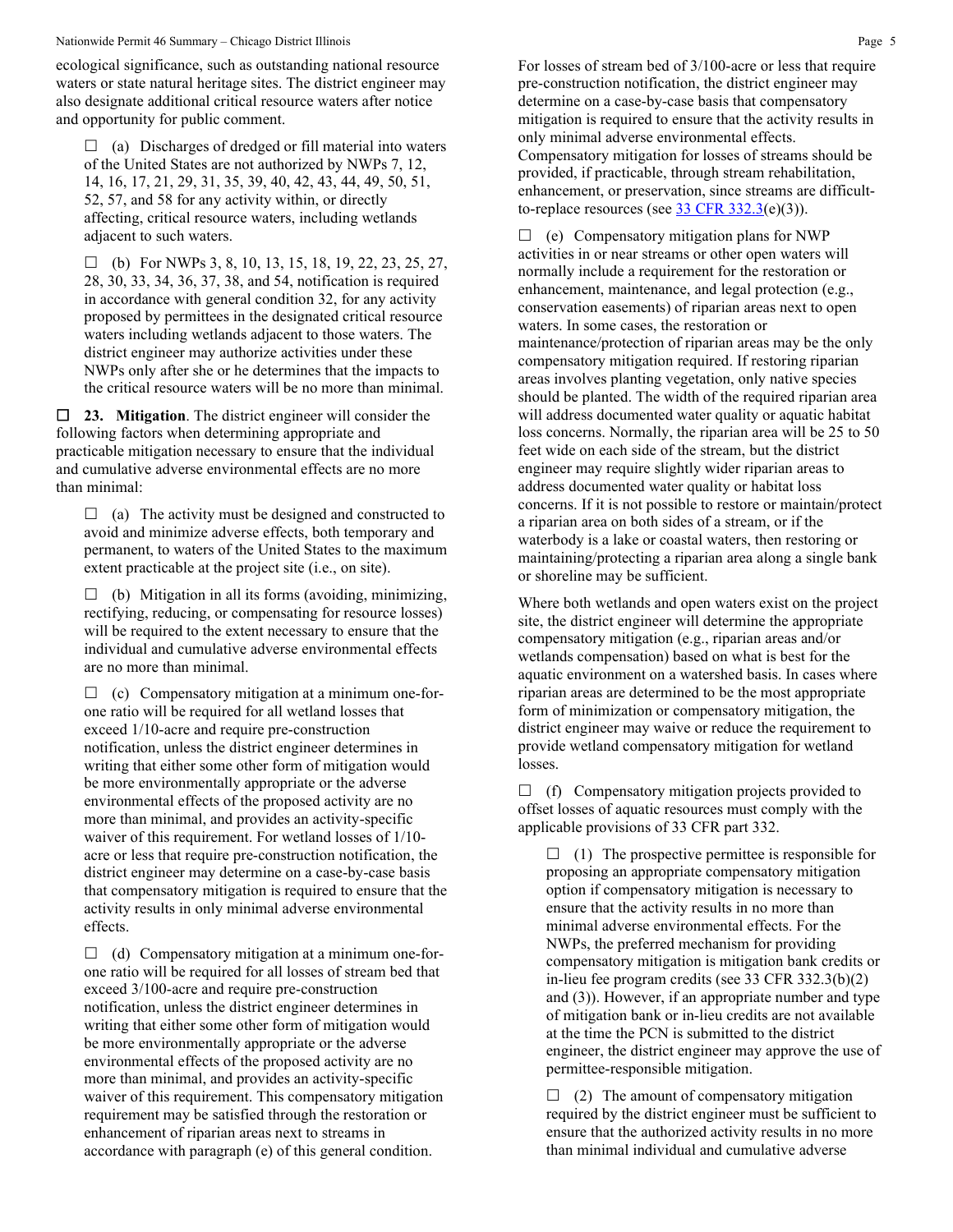Nationwide Permit 46 Summary – Chicago District Illinois **Page 6** Alexander 2012 12:30 Page 6 Page 6 Page 6 Page 6 Page 6 Page 6 Page 6 Page 6 Page 6 Page 6 Page 6 Page 6 Page 7 Page 6 Page 7 Page 7 Page 7 Page 7 Page 7 Pa

environmental effects (see 33 CFR 330.1(e)(3)). (See also 33 CFR 332.3(f).)

 $\Box$  (3) Since the likelihood of success is greater and the impacts to potentially valuable uplands are reduced, aquatic resource restoration should be the first compensatory mitigation option considered for permittee-responsible mitigation.

 $\Box$  (4) If permittee-responsible mitigation is the proposed option, the prospective permittee is responsible for submitting a mitigation plan. A conceptual or detailed mitigation plan may be used by the district engineer to make the decision on the NWP verification request, but a final mitigation plan that addresses the applicable requirements of 33 CFR 332.4(c)(2) through (14) must be approved by the district engineer before the permittee begins work in waters of the United States, unless the district engineer determines that prior approval of the final mitigation plan is not practicable or not necessary to ensure timely completion of the required compensatory mitigation (see 33 CFR 332.3(k)(3)).

 $\Box$  (5) If mitigation bank or in-lieu fee program credits are the proposed option, the mitigation plan needs to address only the baseline conditions at the impact site and the number of credits to be provided (see 33 CFR 332.4(c)(1)(ii)).

 $\Box$  (6) Compensatory mitigation requirements (e.g., resource type and amount to be provided as compensatory mitigation, site protection, ecological performance standards, monitoring requirements) may be addressed through conditions added to the NWP authorization, instead of components of a compensatory mitigation plan (see 33 CFR  $332.4(c)(1)(ii)$ ).

 $\Box$  (g) Compensatory mitigation will not be used to increase the acreage losses allowed by the acreage limits of the NWPs. For example, if an NWP has an acreage limit of 1/2-acre, it cannot be used to authorize any NWP activity resulting in the loss of greater than 1/2-acre of waters of the United States, even if compensatory mitigation is provided that replaces or restores some of the lost waters. However, compensatory mitigation can and should be used, as necessary, to ensure that an NWP activity already meeting the established acreage limits also satisfies the no more than minimal impact requirement for the NWPs.

 $\Box$  (h) Permittees may propose the use of mitigation banks, in-lieu fee programs, or permittee-responsible mitigation. When developing a compensatory mitigation proposal, the permittee must consider appropriate and practicable options consistent with the framework at 33 CFR 332.3(b). For activities resulting in the loss of marine or estuarine resources, permittee-responsible mitigation may be environmentally preferable if there are no mitigation banks or in-lieu fee programs in the area that have marine or estuarine credits available for sale or transfer to the permittee. For permittee-responsible mitigation, the special conditions of the NWP verification must clearly indicate the party or parties responsible for

the implementation and performance of the compensatory mitigation project, and, if required, its long-term management.

 $\Box$  (i) Where certain functions and services of waters of the United States are permanently adversely affected by a regulated activity, such as discharges of dredged or fill material into waters of the United States that will convert a forested or scrub-shrub wetland to a herbaceous wetland in a permanently maintained utility line right-of-way, mitigation may be required to reduce the adverse environmental effects of the activity to the no more than minimal level.

 **24. Safety of Impoundment Structures**. To ensure that all impoundment structures are safely designed, the district engineer may require non-Federal applicants to demonstrate that the structures comply with established state dam safety criteria or have been designed by qualified persons. The district engineer may also require documentation that the design has been independently reviewed by similarly qualified persons, and appropriate modifications made to ensure safety.

## **25. Water Quality**.

 $\Box$  (a) Where the certifying authority (state, authorized tribe, or EPA, as appropriate) has not previously certified compliance of an NWP with CWA section 401, a CWA section 401 water quality certification for the proposed discharge must be obtained or waived (see [33 CFR](https://www.federalregister.gov/select-citation/2021/01/13/33-CFR-330.4)   $330.4(c)$  $330.4(c)$ ). If the permittee cannot comply with all of the conditions of a water quality certification previously issued by certifying authority for the issuance of the NWP, then the permittee must obtain a water quality certification or waiver for the proposed discharge in order for the activity to be authorized by an NWP.

 $\Box$  (b) If the NWP activity requires pre-construction notification and the certifying authority has not previously certified compliance of an NWP with CWA section 401, the proposed discharge is not authorized by an NWP until water quality certification is obtained or waived. If the certifying authority issues a water quality certification for the proposed discharge, the permittee must submit a copy of the certification to the district engineer. The discharge is not authorized by an NWP until the district engineer has notified the permittee that the water quality certification requirement has been satisfied by the issuance of a water quality certification or a waiver.

 $\Box$  (c) The district engineer or certifying authority may require additional water quality management measures to ensure that the authorized activity does not result in more than minimal degradation of water quality.

 **26. Coastal Zone Management**. In coastal states where an NWP has not previously received a state coastal zone management consistency concurrence, an individual state coastal zone management consistency concurrence must be obtained, or a presumption of concurrence must occur (see 33 CFR 330.4(d)). If the permittee cannot comply with all of the conditions of a coastal zone management consistency concurrence previously issued by the state, then the permittee must obtain an individual coastal zone management consistency concurrence or presumption of concurrence in order for the activity to be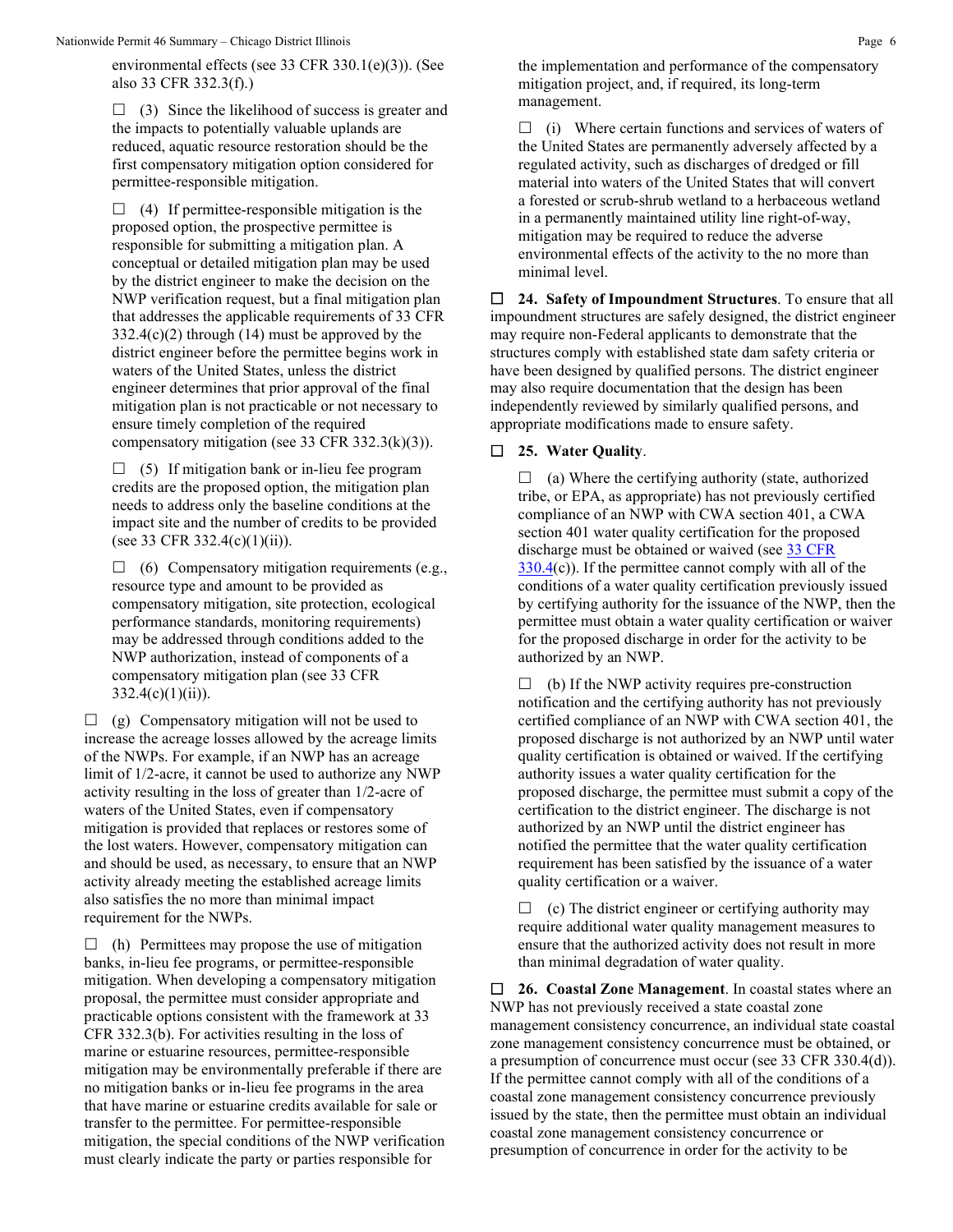Nationwide Permit 46 Summary – Chicago District Illinois **Page 7** Page 7

authorized by NWP. The district engineer or a state may require additional measures to ensure that the authorized activity is consistent with state coastal zone management requirements.

 **27. Regional and Case-By-Case Conditions**. The activity must comply with any regional conditions that may have been added by the Division Engineer (see 33 CFR 330.4(e)) and with any case specific conditions added by the Corps or by the state, Indian Tribe, or U.S. EPA in its CWA section 401 Water Quality Certification, or by the state in its Coastal Zone Management Act consistency determination.

 **28. Use of Multiple Nationwide Permits**. The use of more than one NWP for a single and complete project is authorized, subject to the following restrictions:

 $\Box$  (a) If only one of the NWPs used to authorize the single and complete project has a specified acreage limit, the acreage loss of waters of the United States cannot exceed the acreage limit of the NWP with the highest specified acreage limit. For example, if a road crossing over tidal waters is constructed under NWP 14, with associated bank stabilization authorized by NWP 13, the maximum acreage loss of waters of the United States for the total project cannot exceed 1/3-acre.

 $\Box$  (b) If one or more of the NWPs used to authorize the single and complete project has specified acreage limits, the acreage loss of waters of the United States authorized by those NWPs cannot exceed their respective specified acreage limits. For example, if a commercial development is constructed under NWP 39, and the single and complete project includes the filling of an upland ditch authorized by NWP 46, the maximum acreage loss of waters of the United States for the commercial development under NWP 39 cannot exceed 1/2-acre, and the total acreage loss of waters of United States due to the NWP 39 and 46 activities cannot exceed 1 acre.

 **29. Transfer of Nationwide Permit Verifications**. If the permittee sells the property associated with a nationwide permit verification, the permittee may transfer the nationwide permit verification to the new owner by submitting a letter to the appropriate Corps district office to validate the transfer. A copy of the nationwide permit verification must be attached to the letter, and the letter must contain the following statement and signature:

"When the structures or work authorized by this nationwide permit are still in existence at the time the property is transferred, the terms and conditions of this nationwide permit, including any special conditions, will continue to be binding on the new owner(s) of the property. To validate the transfer of this nationwide permit and the associated liabilities associated with compliance with its terms and conditions, have the transferee sign and date below."

(Transferee)

(Date)

 **30. Compliance Certification**. Each permittee who receives an NWP verification letter from the Corps must provide a signed certification documenting completion of the authorized activity and implementation of any required compensatory mitigation. The success of any required permittee-responsible mitigation, including the achievement of ecological performance standards, will be addressed separately by the district engineer.

The Corps will provide the permittee the certification document with the NWP verification letter. The certification document will include:

 $\Box$  (a) A statement that the authorized activity was done in accordance with the NWP authorization, including any general, regional, or activity-specific conditions;

 $\Box$  (b) A statement that the implementation of any required compensatory mitigation was completed in accordance with the permit conditions. If credits from a mitigation bank or in-lieu fee program are used to satisfy the compensatory mitigation requirements, the certification must include the documentation required by 33 CFR 332.3(l)(3) to confirm that the permittee secured the appropriate number and resource type of credits; and

 $\Box$  (c) The signature of the permittee certifying the completion of the activity and mitigation.

The completed certification document must be submitted to the district engineer within 30 days of completion of the authorized activity or the implementation of any required compensatory mitigation, whichever occurs later.

 **31. Activities Affecting Structures or Works Built by the United States.** If an NWP activity also requires review by, or permission from, the Corps pursuant to 33 U.S.C. 408 because it will alter or temporarily or permanently occupy or use a U.S. Army Corps of Engineers (USACE) federally authorized Civil Works project (a "USACE project"), the prospective permittee must submit a pre-construction notification. See paragraph (b)(10) of general condition 32. An activity that requires section 408 permission and/or review is not authorized by NWP until the appropriate Corps office issues the section 408 permission or completes its review to alter, occupy, or use the USACE project, and the district engineer issues a written NWP verification.

## **32. Pre-Construction Notification**.

 $\Box$  (a) **Timing**. Where required by the terms of the NWP, the prospective permittee must notify the district engineer by submitting a pre-construction notification (PCN) as early as possible. The district engineer must determine if the PCN is complete within 30 calendar days of the date of receipt and, if the PCN is determined to be incomplete, notify the prospective permittee within that 30 day period to request the additional information necessary to make the PCN complete. The request must specify the information needed to make the PCN complete. As a general rule, district engineers will request additional information necessary to make the PCN complete only once. However, if the prospective permittee does not provide all of the requested information,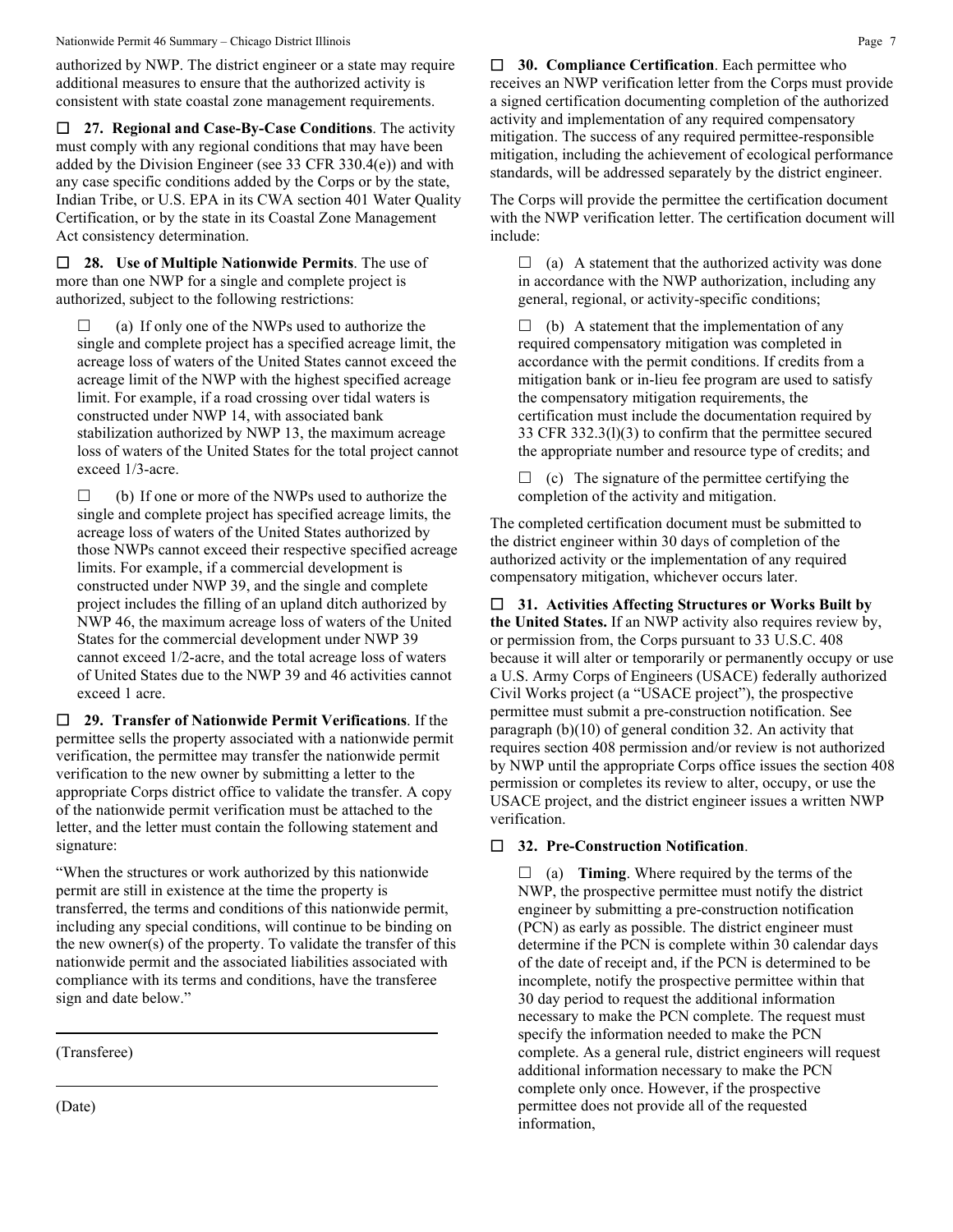Nationwide Permit 46 Summary – Chicago District Illinois **Page 8** 8

then the district engineer will notify the prospective permittee that the PCN is still incomplete and the PCN review process will not commence until all of the requested information has been received by the district engineer. The prospective permittee shall not begin the activity until either:

 $\Box$  (1) He or she is notified in writing by the district engineer that the activity may proceed under the NWP with any special conditions imposed by the district or division engineer; or

 $\Box$  (2) 45 calendar days have passed from the district engineer's receipt of the complete PCN and the prospective permittee has not received written notice from the district or division engineer. However, if the permittee was required to notify the Corps pursuant to general condition 18 that listed species or critical habitat might be affected or are in the vicinity of the activity, or to notify the Corps pursuant to general condition 20 that the activity might have the potential to cause effects to historic properties, the permittee cannot begin the activity until receiving written notification from the Corps that there is "no effect" on listed species or "no potential to cause effects" on historic properties, or that any consultation required under Section 7 of the Endangered Species Act (see 33 CFR 330.4(f)) and/or section 106 of the National Historic Preservation Act (see 33 CFR 330.4(g)) has been completed. If the proposed activity requires a written waiver to exceed specified limits of an NWP, the permittee may not begin the activity until the district engineer issues the waiver. If the district or division engineer notifies the permittee in writing that an individual permit is required within 45 calendar days of receipt of a complete PCN, the permittee cannot begin the activity until an individual permit has been obtained. Subsequently, the permittee's right to proceed under the NWP may be modified, suspended, or revoked only in accordance with the procedure set forth in 33 CFR 330.5(d)(2).

 (b) **Contents of Pre-Construction Notification**. The PCN must be in writing and include the following information:

 $\Box$  (1) Name, address and telephone numbers of the prospective permittee;

 $\Box$  (2) Location of the proposed activity;

 $\Box$  (3) Identify the specific NWP or NWP(s) the prospective permittee wants to use to authorize the proposed activity;

 $\Box$  (4) (i) A description of the proposed activity; the activity's purpose; direct and indirect adverse environmental effects the activity would cause, including the anticipated amount of loss of wetlands, other special aquatic sites, and other waters expected to result from the NWP activity, in acres, linear feet, or other appropriate unit of measure; a description of any proposed mitigation measures intended to reduce the adverse environmental effects caused by the

proposed activity; and any other NWP(s), regional general permit(s), or individual permit(s) used or intended to be used to authorize any part of the proposed project or any related activity, including other separate and distant crossings for linear projects that require Department of the Army authorization but do not require pre-construction notification.The description of the proposed activity and any proposed mitigation measures should be sufficiently detailed to allow the district engineer to determine that the adverse environmental effects of the activity will be no more than minimal and to determine the need for compensatory mitigation or other mitigation measures.

 $\Box$  (ii) For linear projects where one or more single and complete crossings require preconstruction notification, the PCN must include the quantity of anticipated losses of wetlands, other special aquatic sites, and other waters for each single and complete crossing of those wetlands, other special aquatic sites, and other waters (including those single and complete crossings authorized by NWP but do not require PCNs). This information will be used by the district engineer to evaluate the cumulative adverse environmental effects of the proposed linear project, and does not change those non-PCN NWP activities into NWP PCNs.

 $\Box$  (iii) Sketches should be provided when necessary to show that the activity complies with the terms of the NWP. (Sketches usually clarify the activity and when provided results in a quicker decision. Sketches should contain sufficient detail to provide an illustrative description of the proposed activity (e.g., a conceptual plan), but do not need to be detailed engineering plans);

 $\Box$  (5) The PCN must include a delineation of wetlands, other special aquatic sites, and other waters, such as lakes and ponds, perennial, and intermittent, on the project site. Wetland delineations must be prepared in accordance with the current method required by the Corps. The permittee may ask the Corps to delineate the special aquatic sites and other waters on the project site, but there may be a delay if the Corps does the delineation, especially if the project site is large or contains many wetlands, other special aquatic sites, and other waters. Furthermore, the 45-day period will not start until the delineation has been submitted to or completed by the Corps, as appropriate;

 $\Box$  (6) If the proposed activity will result in the loss of greater than 1/10-acre of wetlands or 3/100 acre of stream bed and a PCN is required, the prospective permittee must submit a statement describing how the mitigation requirement will be satisfied, or explaining why the adverse environmental effects are no more than minimal and why compensatory mitigation should not be required.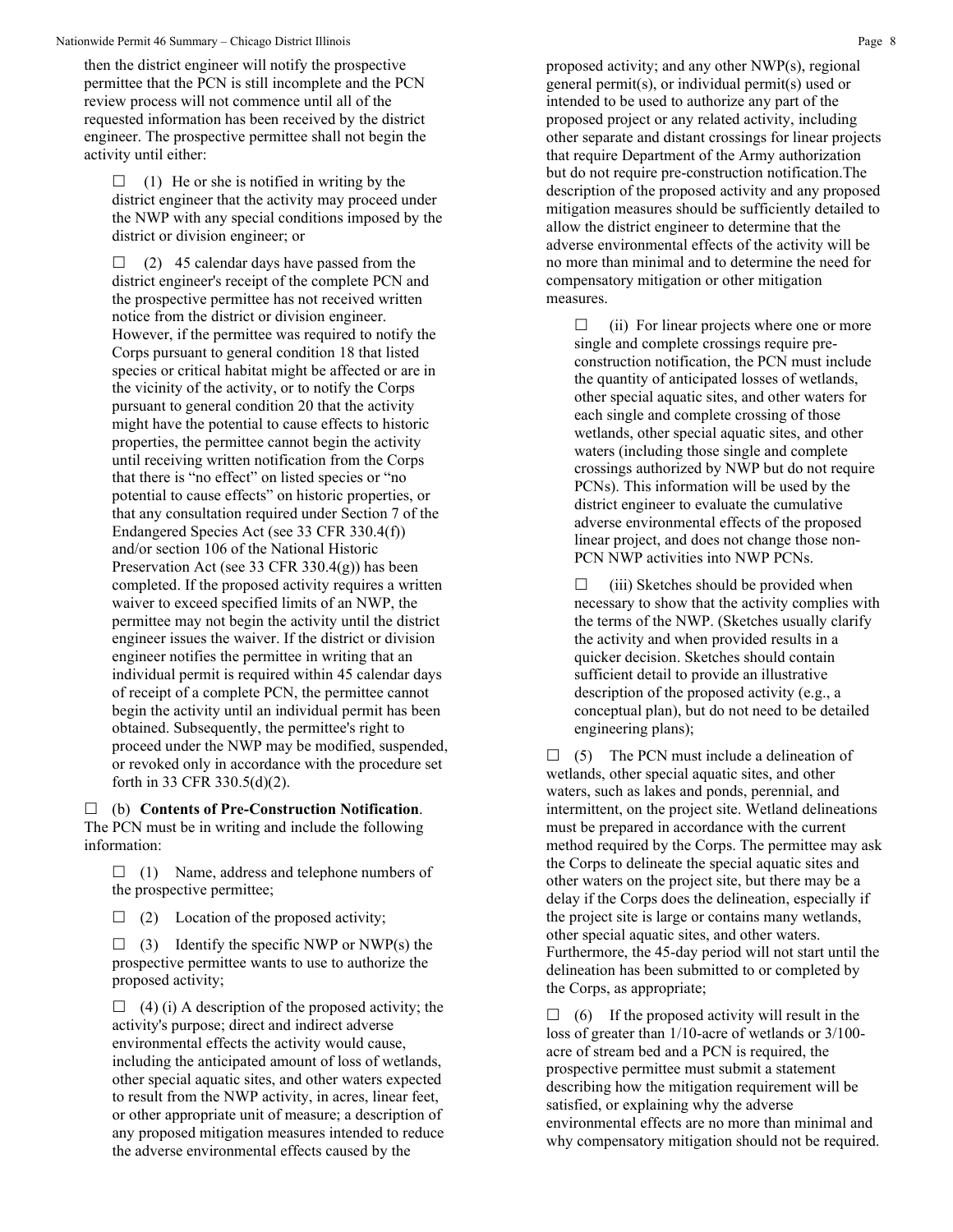As an alternative, the prospective permittee may submit a conceptual or detailed mitigation plan.

 $\Box$  (7) For non-federal permittees, if any listed species (or species proposed for listing) or designated critical habitat (or critical habitat proposed for such designation) might be affected or is in the vicinity of the activity, or if the activity is located in designated critical habitat (or critical habitat proposed for such designation), the PCN must include the name(s) of those endangered or threatened species (or species proposed for listing) that might be affected by the proposed activity or utilize the designated critical habitat (or critical habitat proposed for such designation) that might be affected by the proposed activity. For NWP activities that require pre-construction notification, Federal permittees must provide documentation demonstrating compliance with the Endangered Species Act;

 $\Box$  (8) For non-federal permittees, if the NWP activity might have the potential to cause effects to a historic property listed on, determined to be eligible for listing on, or potentially eligible for listing on, the National Register of Historic Places, the PCN must state which historic property might have the potential to be affected by the proposed activity or include a vicinity map indicating the location of the historic property. For NWP activities that require preconstruction notification, Federal permittees must provide documentation demonstrating compliance with section 106 of the National Historic Preservation Act;

 $\Box$  (9) For an activity that will occur in a component of the National Wild and Scenic River System, or in a river officially designated by Congress as a "study river" for possible inclusion in the system while the river is in an official study status, the PCN must identify the Wild and Scenic River or the "study river" (see general condition 16); and

 $\Box$  (10) For an NWP activity that requires permission from, or review by, the Corps pursuant to 33 U.S.C. 408 because it will alter or temporarily or permanently occupy or use a U.S. Army Corps of Engineers federally authorized civil works project, the pre-construction notification must include a statement confirming that the project proponent has submitted a written request for section 408 permission from, or review by, the Corps office having jurisdiction over that USACE project.

 (c) **Form of Pre-Construction Notification.** The nationwide permit pre-construction notification form (Form ENG 6082) should be used for NWP PCNs. A letter containing the required information may also be used. Applicants may provide electronic files of PCNs and supporting materials if the district engineer has established tools and procedures for electronic submittals.

#### (d) **Agency Coordination**:

 $\Box$  (1) The district engineer will consider any comments from Federal and state agencies concerning the proposed activity's compliance with the terms and conditions of the NWPs and the need for mitigation to reduce the activity's adverse environmental effects so that they are no more than minimal.

 $\Box$  (2) Agency coordination is required for:

i) All NWP activities that require preconstruction notification and result in the loss of greater than 1/2-acre of waters of the United States;

ii) NWP 13 activities in excess of 500 linear feet, fills greater than one cubic yard per running foot, or involve discharges of dredged or fill material into special aquatic sites; and

(iii) NWP 54 activities in excess of 500 linear feet, or that extend into the waterbody more than 30 feet from the mean low water line in tidal waters or the ordinary high water mark in the Great Lakes.

 $\Box$  (3) When agency coordination is required, the district engineer will immediately provide (e.g., via email, facsimile transmission, overnight mail, or other expeditious manner) a copy of the complete PCN to the appropriate Federal or state offices (FWS, state natural resource or water quality agency, EPA, and, if appropriate, the NMFS). With the exception of NWP 37, these agencies will have 10 calendar days from the date the material is transmitted to notify the district engineer via telephone, facsimile transmission, or email that they intend to provide substantive, site-specific comments. The comments must explain why the agency believes the adverse environmental effects will be more than minimal. If so contacted by an agency, the district engineer will wait an additional 15 calendar days before making a decision on the pre-construction notification. The district engineer will fully consider agency comments received within the specified time frame concerning the proposed activity's compliance with the terms and conditions of the NWPs, including the need for mitigation to ensure that the net adverse environmental effects of the proposed activity are no more than minimal. The district engineer will provide no response to the resource agency, except as provided below. The district engineer will indicate in the administrative record associated with each preconstruction notification that the resource agencies' concerns were considered. For NWP 37, the emergency watershed protection and rehabilitation activity may proceed immediately in cases where there is an unacceptable hazard to life or a significant loss of property or economic hardship will occur. The district engineer will consider any comments received to decide whether the NWP 37 authorization should be modified, suspended, or revoked in accordance with the procedures at 33 CFR 330.5.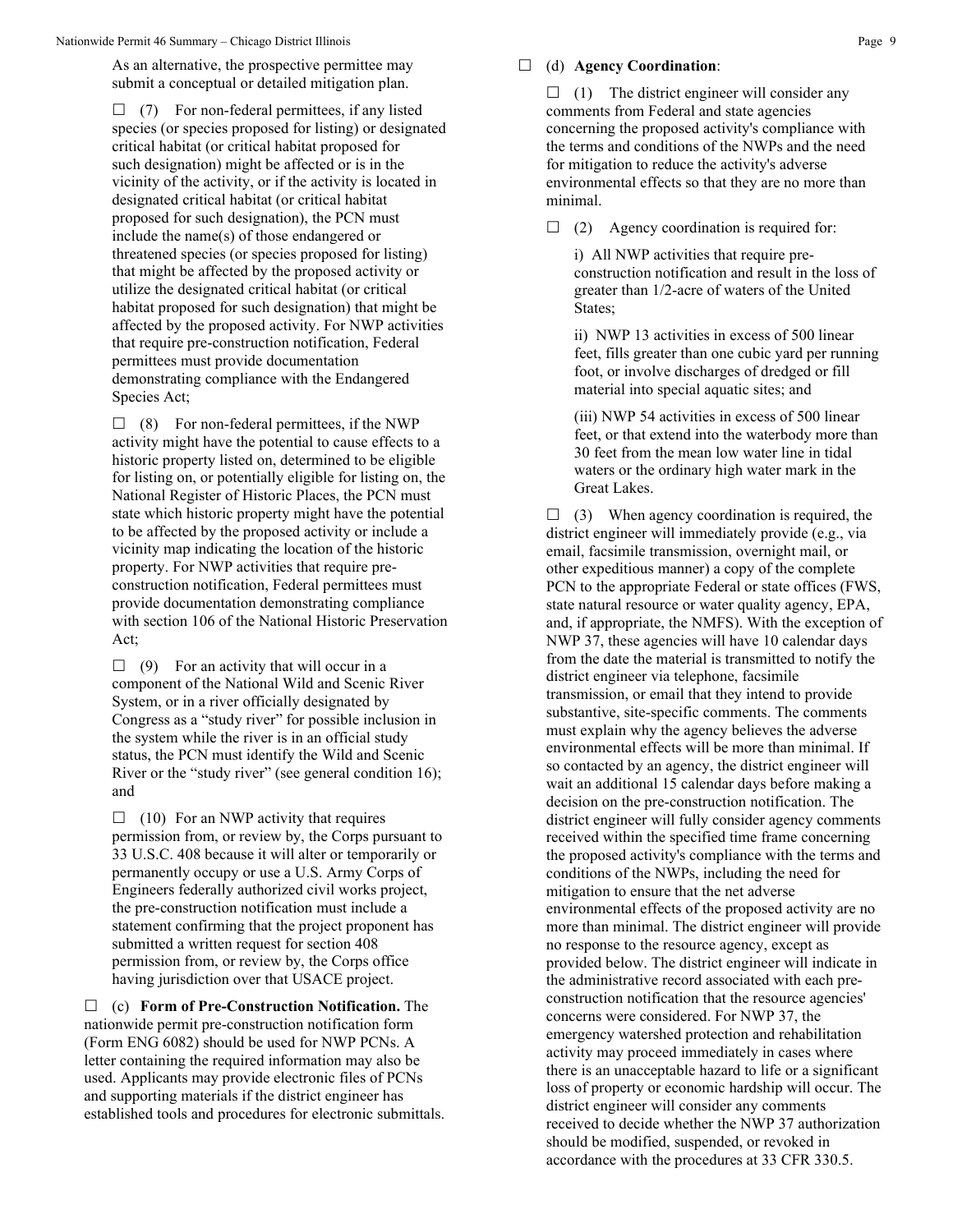$\Box$  (4) In cases of where the prospective permittee is not a Federal agency, the district engineer will provide a response to NMFS within 30 calendar days of receipt of any Essential Fish Habitat conservation recommendations, as required by section 305(b)(4)(B) of the Magnuson-Stevens Fishery Conservation and Management Act.

 $\Box$  (5) Applicants are encouraged to provide the Corps with either electronic files or multiple copies of pre-construction notifications to expedite agency coordination.

#### **C. District Engineer's Decision**

 $\Box$  1. In reviewing the PCN for the proposed activity, the district engineer will determine whether the activity authorized by the NWP will result in more than minimal individual or cumulative adverse environmental effects or may be contrary to the public interest. If a project proponent requests authorization by a specific NWP, the district engineer should issue the NWP verification for that activity if it meets the terms and conditions of that NWP, unless he or she determines, after considering mitigation, that the proposed activity will result in more than minimal individual and cumulative adverse effects on the aquatic environment and other aspects of the public interest and exercises discretionary authority to require an individual permit for the proposed activity. For a linear project, this determination will include an evaluation of the single and complete crossings of waters of the United States that require PCNs to determine whether they individually satisfy the terms and conditions of the NWP(s), as well as the cumulative effects caused by all of the crossings of waters of the United States authorized by NWP. If an applicant requests a waiver of an applicable limit, as provided for in NWPs 13, 36, or 54, the district engineer will only grant the waiver upon a written determination that the NWP activity will result in only minimal individual and cumulative adverse environmental effects.

 $\Box$  2. When making minimal adverse environmental effects determinations the district engineer will consider the direct and indirect effects caused by the NWP activity. He or she will also consider the cumulative adverse environmental effects caused by activities authorized by NWP and whether those cumulative adverse environmental effects are no more than minimal. The district engineer will also consider site specific factors, such as the environmental setting in the vicinity of the NWP activity, the type of resource that will be affected by the NWP activity, the functions provided by the aquatic resources that will be affected by the NWP activity, the degree or magnitude to which the aquatic resources perform those functions, the extent that aquatic resource functions will be lost as a result of the NWP activity (e.g., partial or complete loss), the duration of the adverse effects (temporary or permanent), the importance of the aquatic resource functions to the region (e.g., watershed or ecoregion), and mitigation required by the district engineer. If an appropriate functional or condition assessment method is available and practicable to use, that assessment method may be used by the district engineer to assist in the minimal adverse environmental effects determination. The district engineer may add case-specific special conditions to the NWP authorization to address site-specific environmental concerns.

 $\Box$  3. If the proposed activity requires a PCN and will result in a loss of greater than 1/10-acre of wetlands or 3/100 acre of stream bed, the prospective permittee should submit a mitigation proposal with the PCN. Applicants may also propose compensatory mitigation for NWP activities with smaller impacts, or for impacts to other types of waters. The district engineer will consider any proposed compensatory mitigation or other mitigation measures the applicant has included in the proposal in determining whether the net adverse environmental effects of the proposed activity are no more than minimal. The compensatory mitigation proposal may be either conceptual or detailed. If the district engineer determines that the activity complies with the terms and conditions of the NWP and that the adverse environmental effects are no more than minimal, after considering mitigation, the district engineer will notify the permittee and include any activity-specific conditions in the NWP verification the district engineer deems necessary. Conditions for compensatory mitigation requirements must comply with the appropriate provisions at [33 CFR 332.3\(](https://www.federalregister.gov/select-citation/2021/01/13/33-CFR-332.3)k). The district engineer must approve the final mitigation plan before the permittee commences work in waters of the United States, unless the district engineer determines that prior approval of the final mitigation plan is not practicable or not necessary to ensure timely completion of the required compensatory mitigation. If the prospective permittee elects to submit a compensatory mitigation plan with the PCN, the district engineer will expeditiously review the proposed compensatory mitigation plan. The district engineer must review the proposed compensatory mitigation plan within 45 calendar days of receiving a complete PCN and determine whether the proposed mitigation would ensure that the NWP activity results in no more than minimal adverse environmental effects. If the net adverse environmental effects of the NWP activity (after consideration of the mitigation proposal) are determined by the district engineer to be no more than minimal, the district engineer will provide a timely written response to the applicant. The response will state that the NWP activity can proceed under the terms and conditions of the NWP, including any activity-specific conditions added to the NWP authorization by the district engineer.

 $\Box$  4. If the district engineer determines that the adverse environmental effects of the proposed activity are more than minimal, then the district engineer will notify the applicant either: (a) That the activity does not qualify for authorization under the NWP and instruct the applicant on the procedures to seek authorization under an individual permit; (b) that the activity is authorized under the NWP subject to the applicant's submission of a mitigation plan that would reduce the adverse environmental effects so that they are no more than minimal; or (c) that the activity is authorized under the NWP with specific modifications or conditions. Where the district engineer determines that mitigation is required to ensure no more than minimal adverse environmental effects, the activity will be authorized within the 45-day PCN period (unless additional time is required to comply with general conditions 18, 20, and/or 31), with activity-specific conditions that state the mitigation requirements. The authorization will include the necessary conceptual or detailed mitigation plan or a requirement that the applicant submit a mitigation plan that would reduce the adverse environmental effects so that they are no more than minimal.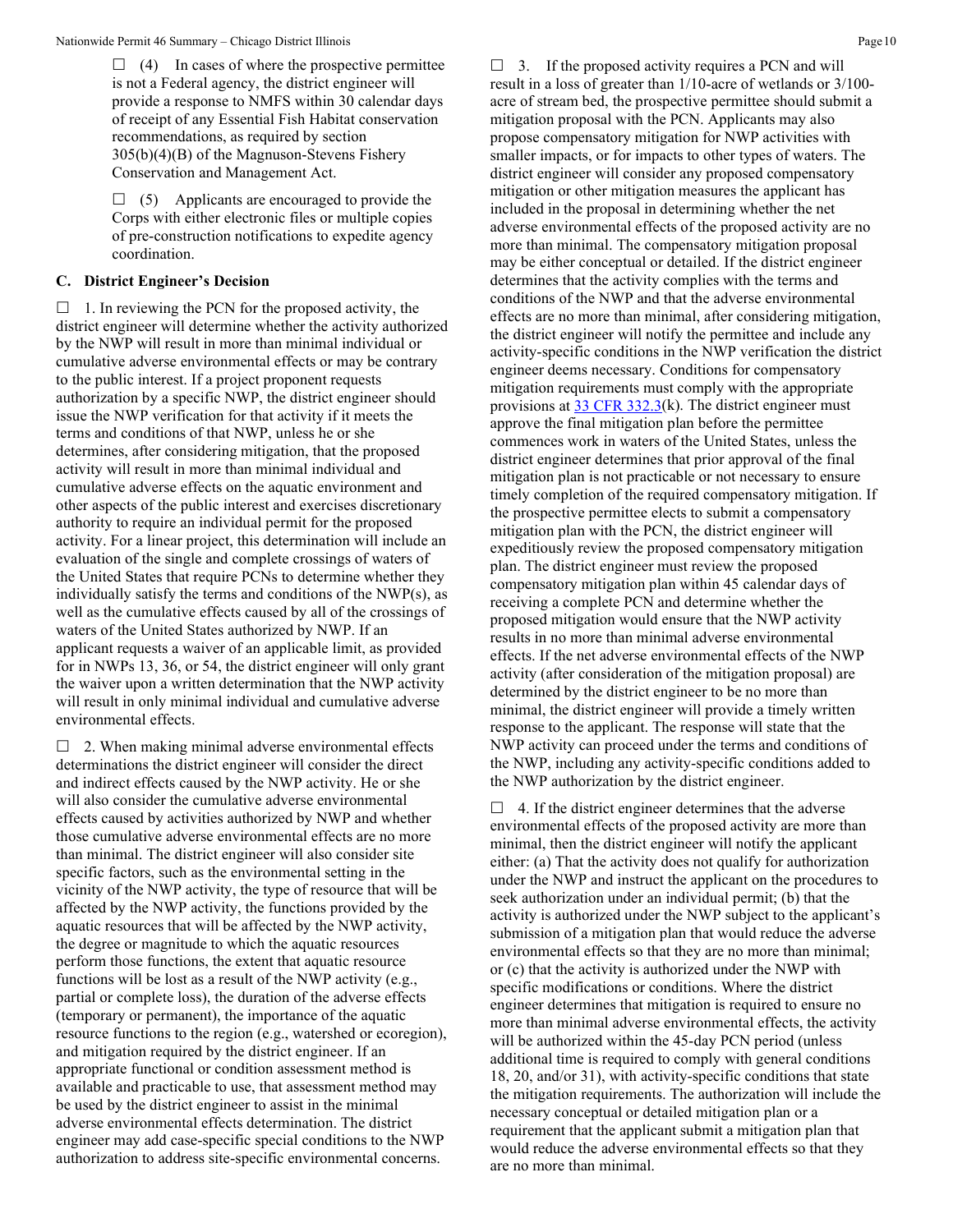Nationwide Permit 46 Summary – Chicago District Illinois Page 11

When compensatory mitigation is required, no work in waters of the United States may occur until the district engineer has approved a specific mitigation plan or has determined that prior approval of a final mitigation plan is not practicable or not necessary to ensure timely completion of the required compensatory mitigation.

### D. **Further Information**

1. District engineers have authority to determine if an activity complies with the terms and conditions of an NWP.

2. NWPs do not obviate the need to obtain other federal, state, or local permits, approvals, or authorizations required by law.

3. NWPs do not grant any property rights or exclusive privileges.

4. NWPs do not authorize any injury to the property or rights of others.

5. NWPs do not authorize interference with any existing or proposed Federal project (see general condition 31).

## E. **Definitions**

**Best management practices (BMPs)**: Policies, practices, procedures, or structures implemented to mitigate the adverse environmental effects on surface water quality resulting from development. BMPs are categorized as structural or nonstructural.

**Compensatory mitigation**: The restoration (re-establishment or rehabilitation), establishment (creation), enhancement, and/or in certain circumstances preservation of aquatic resources for the purposes of offsetting unavoidable adverse impacts which remain after all appropriate and practicable avoidance and minimization has been achieved.

**Currently serviceable**: Useable as is or with some maintenance, but not so degraded as to essentially require reconstruction.

**Direct effects**: Effects that are caused by the activity and occur at the same time and place.

**Discharge**: The term "discharge" means any discharge of dredged or fill material into waters of the United States.

**Ecological reference:** A model used to plan and design an aquatic habitat and riparian area restoration, enhancement, or establishment activity under NWP 27. An ecological reference may be based on the structure, functions, and dynamics of an aquatic habitat type or a riparian area type that currently exists in the region where the proposed NWP 27 activity is located. Alternatively, an ecological reference may be based on a conceptual model for the aquatic habitat type or riparian area type to be restored, enhanced, or established as a result of the proposed NWP 27 activity. An ecological reference takes into account the range of variation of the aquatic habitat type or riparian area type in the region.

**Enhancement**: The manipulation of the physical, chemical, or biological characteristics of an aquatic resource to heighten, intensify, or improve a specific aquatic resource function(s). Enhancement results in the gain of selected aquatic resource function(s), but may also lead to a decline in other aquatic resource function(s). Enhancement does not result in a gain in aquatic resource area.

**Establishment (creation):** The manipulation of the physical, chemical, or biological characteristics present to develop an aquatic resource that did not previously exist at an upland site. Establishment results in a gain in aquatic resource area.

**High Tide Line**: The line of intersection of the land with the water's surface at the maximum height reached by a rising tide. The high tide line may be determined, in the absence of actual data, by a line of oil or scum along shore objects, a more or less continuous deposit of fine shell or debris on the foreshore or berm, other physical markings or characteristics, vegetation lines, tidal gages, or other suitable means that delineate the general height reached by a rising tide. The line encompasses spring high tides and other high tides that occur with periodic frequency but does not include storm surges in which there is a departure from the normal or predicted reach of the tide due to the piling up of water against a coast by strong winds such as those accompanying a hurricane or other intense storm.

**Historic Property**: Any prehistoric or historic district, site (including archaeological site), building, structure, or other object included in, or eligible for inclusion in, the National Register of Historic Places maintained by the Secretary of the Interior. This term includes artifacts, records, and remains that are related to and located within such properties. The term includes properties of traditional religious and cultural importance to an Indian tribe or Native Hawaiian organization and that meet the National Register criteria (36 CFR part 60).

**Independent utility**: A test to determine what constitutes a single and complete non-linear project in the Corps Regulatory Program. A project is considered to have independent utility if it would be constructed absent the construction of other projects in the project area. Portions of a multi-phase project that depend upon other phases of the project do not have independent utility. Phases of a project that would be constructed even if the other phases were not built can be considered as separate single and complete projects with independent utility.

**Indirect effects**: Effects that are caused by the activity and are later in time or farther removed in distance, but are still reasonably foreseeable.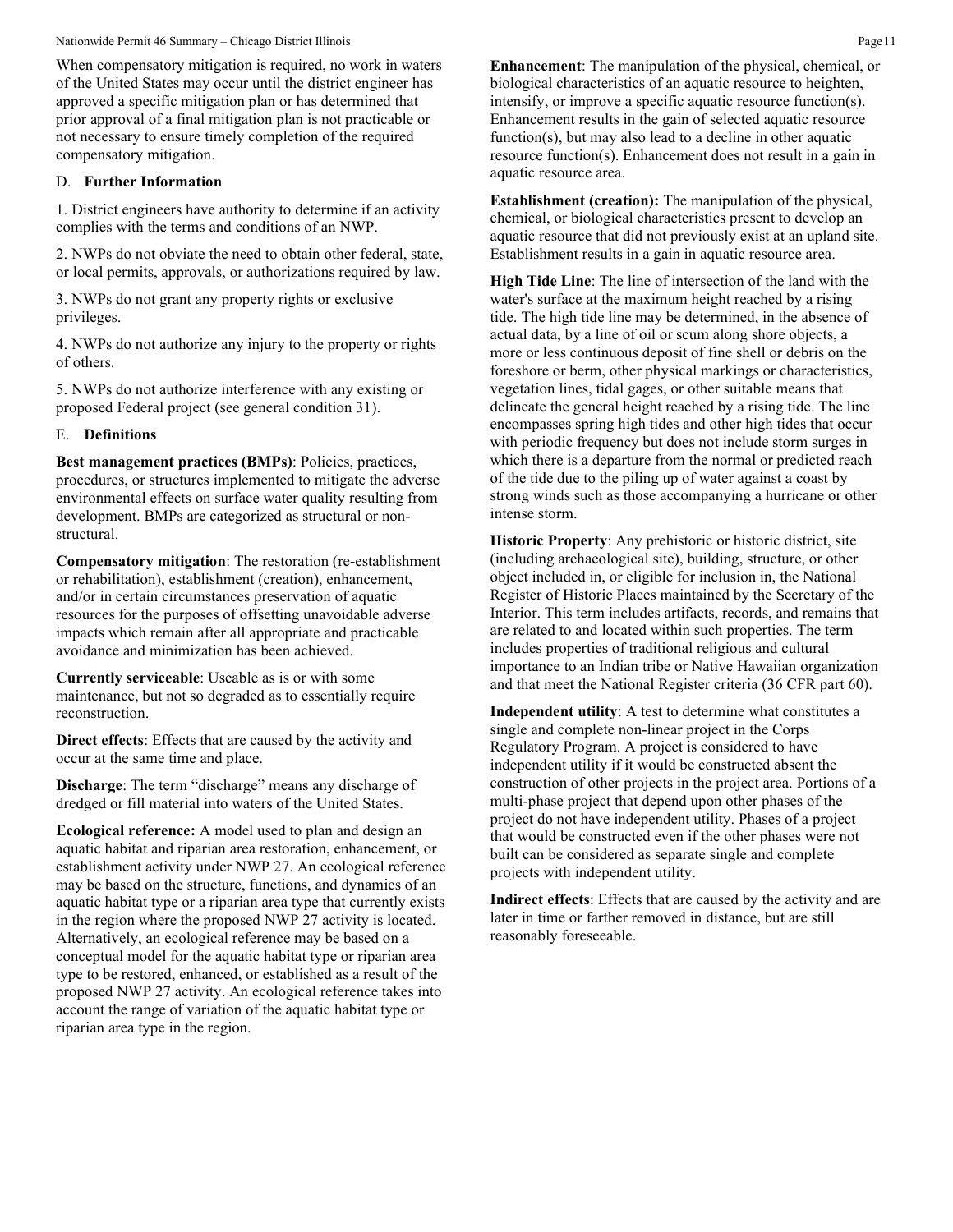#### Nationwide Permit 46 Summary – Chicago District Illinois **Page 12** Page 12

**Loss of waters of the United States**: Waters of the United States that are permanently adversely affected by filling, flooding, excavation, or drainage because of the regulated activity. The loss of stream bed includes the acres of stream bed that are permanently adversely affected by filling or excavation because of the regulated activity. Permanent adverse effects include permanent discharges of dredged or fill material that change an aquatic area to dry land, increase the bottom elevation of a waterbody, or change the use of a waterbody. The acreage of loss of waters of the United States is a threshold measurement of the impact to jurisdictional waters for determining whether a project may qualify for an NWP; it is not a net threshold that is calculated after considering compensatory mitigation that may be used to offset losses of aquatic functions and services. Waters of the United States temporarily filled, flooded, excavated, or drained, but restored to pre-construction contours and elevations after construction, are not included in the measurement of loss of waters of the United States. Impacts resulting from activities that do not require Department of the Army authorization, such as activities eligible for exemptions under section 404(f) of the Clean Water Act, are not considered when calculating the loss of waters of the United States.

**Navigable waters:** Waters subject to section 10 of the Rivers and Harbors Act of 1899. These waters are defined at 33 CFR part 329.

**Non-tidal wetland**: A non-tidal wetland is a wetland that is not subject to the ebb and flow of tidal waters. Non-tidal wetlands contiguous to tidal Start Printed Page 57394waters are located landward of the high tide line (i.e., spring high tide line).

**Open water**: For purposes of the NWPs, an open water is any area that in a year with normal patterns of precipitation has water flowing or standing above ground to the extent that an ordinary high water mark can be determined. Aquatic vegetation within the area of flowing or standing water is either non-emergent, sparse, or absent. Vegetated shallows are considered to be open waters. Examples of "open waters" include rivers, streams, lakes, and ponds.

**Ordinary High Water Mark**: The term ordinary high water mark means that line on the shore established by the fluctuations of water and indicated by physical characteristics such as a clear, natural line impressed on the bank, shelving, changes in the character of soil, destruction of terrestrial vegetation, the presence of litter and debris, or other appropriate means that consider the characteristics of the surrounding areas.

**Perennial stream**: A perennial stream has surface water flowing continuously year-round during a typical year.

**Practicable**: Available and capable of being done after taking into consideration cost, existing technology, and logistics in light of overall project purposes.

**Pre-construction notification:** A request submitted by the project proponent to the Corps for confirmation that a particular activity is authorized by nationwide permit. The request may be a permit application, letter, or similar document that includes information about the proposed work and its anticipated environmental effects. Pre-construction notification may be required by the terms and conditions of a nationwide permit, or by regional conditions. A preconstruction notification may be voluntarily submitted in cases where pre-construction notification is not required and the project proponent wants confirmation that the activity is authorized by nationwide permit.

**Preservation**: The removal of a threat to, or preventing the decline of, aquatic resources by an action in or near those aquatic resources. This term includes activities commonly associated with the protection and maintenance of aquatic resources through the implementation of appropriate legal and physical mechanisms. Preservation does not result in a gain of aquatic resource area or functions.

**Re-establishment**: The manipulation of the physical, chemical, or biological characteristics of a site with the goal of returning natural/historic functions to a former aquatic resource. Re-establishment results in rebuilding a former aquatic resource and results in a gain in aquatic resource area and functions.

**Rehabilitation**: The manipulation of the physical, chemical, or biological characteristics of a site with the goal of repairing natural/historic functions to a degraded aquatic resource. Rehabilitation results in a gain in aquatic resource function, but does not result in a gain in aquatic resource area.

**Restoration**: The manipulation of the physical, chemical, or biological characteristics of a site with the goal of returning natural/historic functions to a former or degraded aquatic resource. For the purpose of tracking net gains in aquatic resource area, restoration is divided into two categories: Reestablishment and rehabilitation.

**Riffle and pool complex**: Riffle and pool complexes are special aquatic sites under the 404(b)(1) Guidelines. Riffle and pool complexes sometimes characterize steep gradient sections of streams. Such stream sections are recognizable by their hydraulic characteristics. The rapid movement of water over a course substrate in riffles results in a rough flow, a turbulent surface, and high dissolved oxygen levels in the water. Pools are deeper areas associated with riffles. A slower stream velocity, a streaming flow, a smooth surface, and a finer substrate characterize pools.

**Riparian areas**: Riparian areas are lands next to streams, lakes, and estuarine-marine shorelines. Riparian areas are transitional between terrestrial and aquatic ecosystems, through which surface and subsurface hydrology connects riverine, lacustrine, estuarine, and marine waters with their adjacent wetlands, non-wetland waters, or uplands. Riparian areas provide a variety of ecological functions and services and help improve or maintain local water quality. (See general condition 23.)